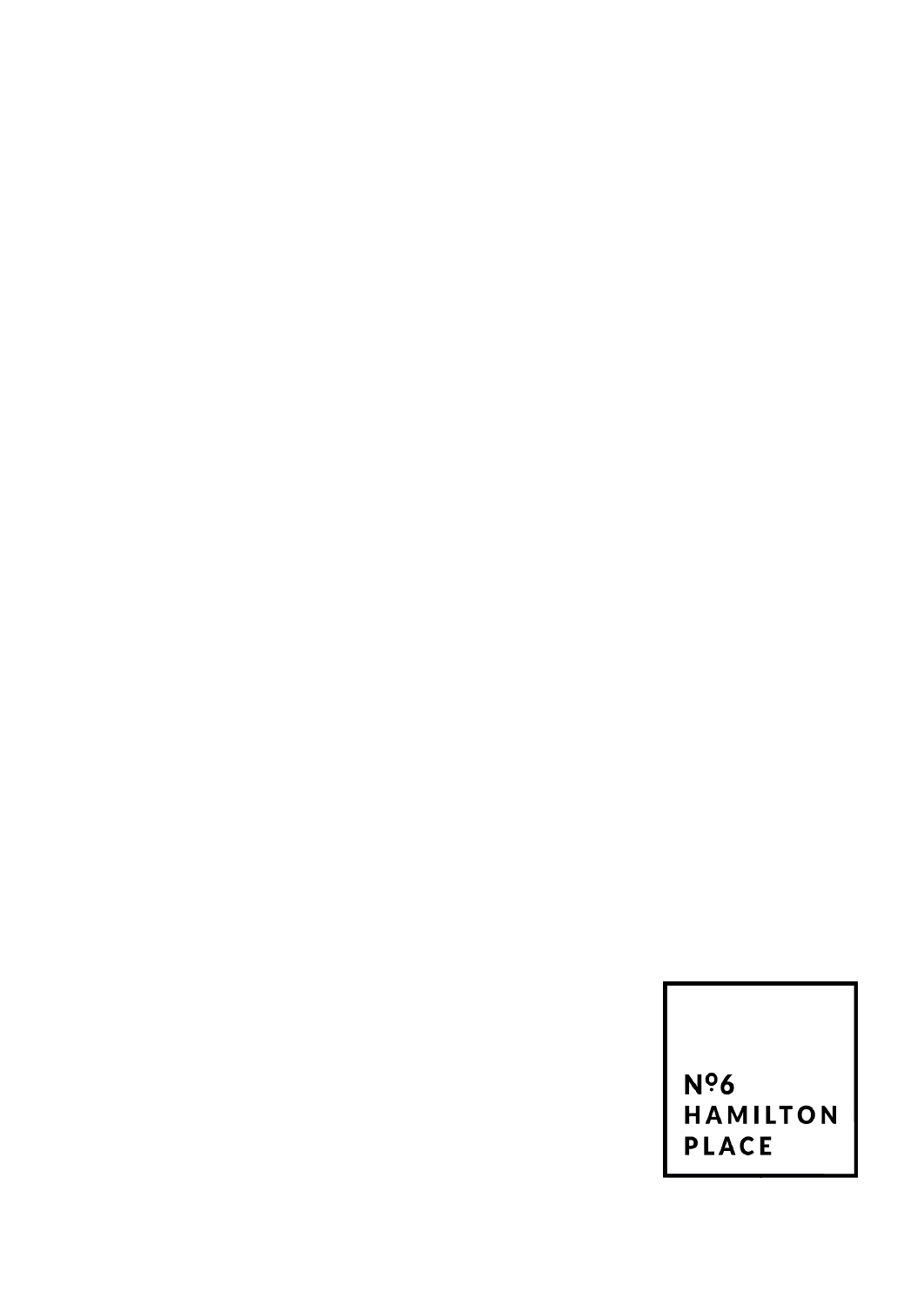## **1. Consent**

"It's the 21st Century so obviously cookies are a thing, and we too use Cookies on this site to offer a better user experience. You can find out more within the **Cookie Policy** and set your preferences within the Cookie Settings."

#### **2. Our Website**

6 Hamilton Place ("**6HP**" "**we**", "**our**" **or** "**us**") use cookies on its website at <https://6hamiltonplace.com/> (the "**Website**"). This Cookie Policy explains what cookies are, how we use them, your choices regarding cookies and further information about them.

#### **3. What are Cookies?**

Cookies are small text files containing small amounts of information which are sent to and stored on your computer, smartphone, or other device when you access a website. Cookies are then sent back to the originating website on each subsequent visit or to another website that recognises that cookie. Cookies are useful because they allow a website to recognise a user's device.

## **4. Use of cookies on the website**

Cookies are used on the Website for several reasons. This includes, but is not limited to, the following:

- to allow users to log on to their account.
- to allow users to choose log-in preferences.
- to monitor and collect information about transactions placed on the Website; and
- for fraud prevention purposes and generally to safeguard privacy.

Cookies are generally used to improve and enhance the user experience. Some of the cookies we use are essential for the Website to operate.

Our use of Cookies on our website can fall into the following categories:

**Session Management / Necessary:** these cookies are essential to enable use of the Website, they manage session information and enable users to navigate through the Website.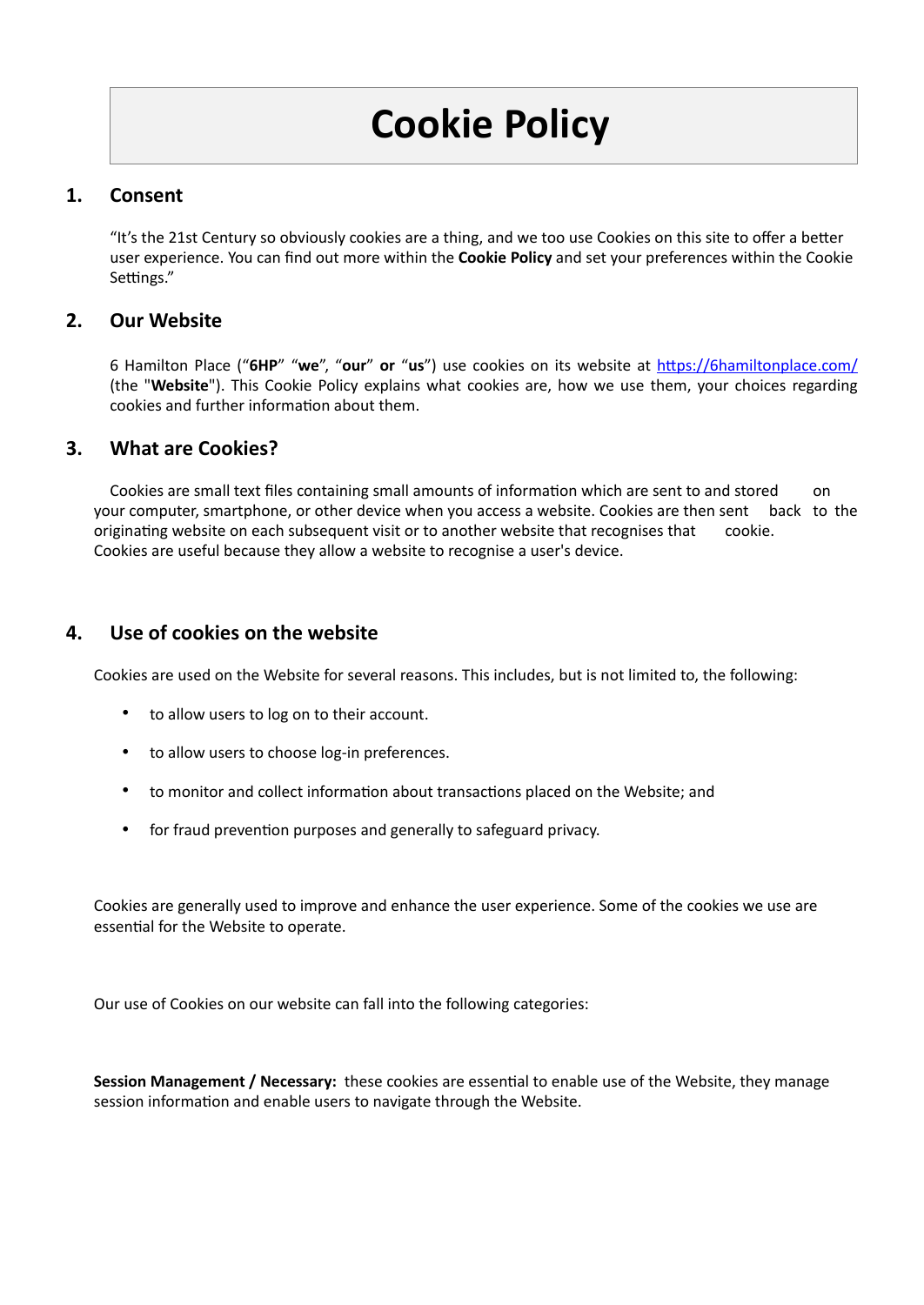**Functionality:** these cookies store information which enables us to remember user preferences e.g. preferred language, sort types, media settings. They are also used to improve users' experience by, for example, stopping users from being shown the same message twice.

**Fraud Prevention:** these cookies store information which helps us stop fraudulent use of the Website.

**Tracking:** these cookies enable us to store information about how users landed on the Website. We need to record this so that we can appropriately pay our Affiliates.

**Analysis:** these cookies allow us to recognise and count the number of users and to see how users move around our Website when they are using it. This helps us to improve the way the Website works, for example, by ensuring that users are finding what they are looking for easily and to deliver adverts and information which are more relevant to each user and their interests and to monitor the effectiveness of such adverts and information.

**Targeting** and **advertising cookies:** these cookies are designed to gather information from you on your device to display advertisements to you generally and based on relevant topics that interest you.

We may, from time to time, use carefully selected third party tracking and/or analytical cookies to assist in improving the Website and our services for users.

Where links are provided on the Website to third party websites it is important to remember that those websites will have their own cookies and privacy policies which will govern any information you may submit. If you decide to use any linked third-party websites, please read their cookies and privacy policies before doing so.

Below is a full list of the cookies in use, their purpose and for how long your information is retained.

| Cookie   | Domain              | <b>Type</b>   | <b>Description</b>                                                                                                                                                                   | <b>Duration</b> |
|----------|---------------------|---------------|--------------------------------------------------------------------------------------------------------------------------------------------------------------------------------------|-----------------|
| $\_$ fbp | .6hamiltonplace.com | Advertisement | This cookie is set by Facebook to<br>display advertisements when either<br>on Facebook or on a digital<br>platform powered by Facebook<br>advertising, after visiting the<br>website | 3 Months        |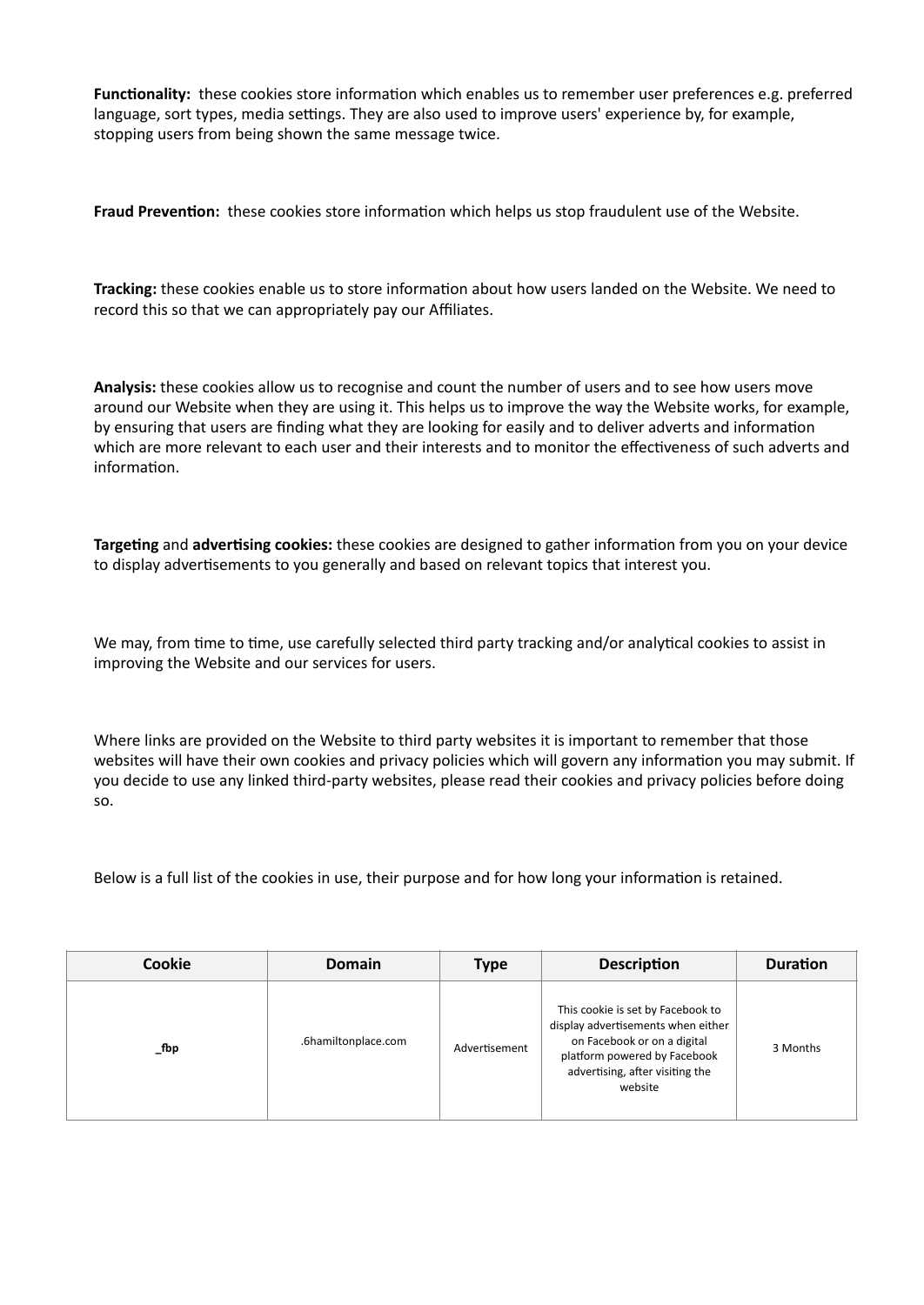| fr                            | facebook.com        | Advertisement                        | Facebook sets this cookie to show<br>relevant advertisements to users by<br>tracking user behaviour across the<br>web, on sites that have Facebook<br>pixel or Facebook social plugin.                                                                                                                   | 3 Months   |
|-------------------------------|---------------------|--------------------------------------|----------------------------------------------------------------------------------------------------------------------------------------------------------------------------------------------------------------------------------------------------------------------------------------------------------|------------|
| ga 42KHB8Q2FF                 | .6hamiltonplace.com | Analytics                            | This cookie is installed by Google<br>Analytics.                                                                                                                                                                                                                                                         | 2 Years    |
| _ga                           | .6hamiltonplace.com | Analytics                            | The _ga cookie, installed by Google<br>Analytics, calculates visitor, session<br>and campaign data and also keeps<br>track of site usage for the site's<br>analytics report. The cookie stores<br>information anonymously and<br>assigns a randomly generated<br>number to recognize unique<br>visitors. | 2 Years    |
| uncode_privacy                | .6hamiltonplace.com | Session<br>management /<br>Necessary | This cookie is set by Uncode<br>WordPress theme and is used to<br>manage privacy settings on the<br>website.                                                                                                                                                                                             | 1 Year     |
| otuvid                        | .opentable.co.uk    | Functionality                        | This cookie facilitates the opentable<br>service                                                                                                                                                                                                                                                         | Session    |
| <b>OT-Session-Update-Date</b> | .opentable.co.uk    | Functionality                        | This cookie facilitates the opentable<br>service                                                                                                                                                                                                                                                         | 30 minutes |
| <b>OT-SessionId</b>           | .opentable.co.uk    | Functionality                        | This cookie facilitates the opentable<br>service                                                                                                                                                                                                                                                         | 30 minutes |
| ot-cookie-check               | .opentable.co.uk    | Functionality                        | This cookie facilitates the opentable<br>service                                                                                                                                                                                                                                                         | Session    |
| ha userSession                | .opentable.co.uk    | Functionality                        | This cookie facilitates the opentable<br>service                                                                                                                                                                                                                                                         | Session    |
| kla id                        | .6hamiltonplace.com | Tracking                             | Cookie set to track when someone<br>clicks through a Klaviyo email to a<br>website.                                                                                                                                                                                                                      | 2 Years    |

# **5. Managing Cookies**

If you want to delete any cookies already stored on your computer or stop the cookies that keep track of your browsing patterns on the Website, you can do so by deleting your existing cookies and/or altering your browser's privacy settings (the process you follow will differ from browser to browser). If you would like more information on how to disable cookies or change your privacy settings, please visit computer.howstuffworks.com. Your browser's 'help' function should also tell you how to do this.

Please note that deleting our cookies or disabling our future cookies means that you may not be able to access certain areas or features of the Website. For example, if your browser is set to disable 'session' cookies, you won't be able to log on to your Les Online account.

Details of how we protect your privacy are set out in our **[Privacy Policy.](https://lesaclub-stg-admin.mhub2.com/privacy-policy)**